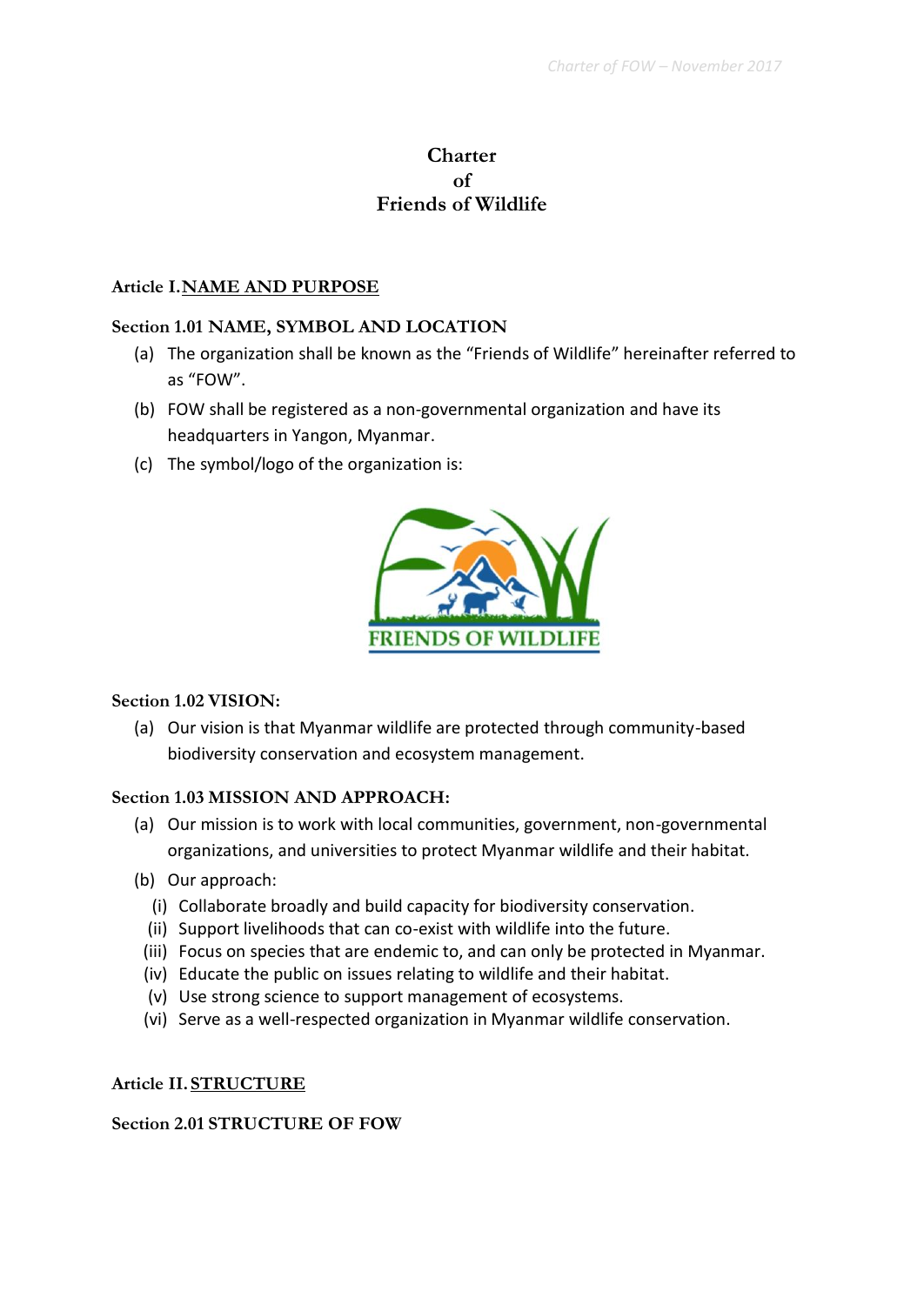- (a) FOW consists of the members, the Board, the staff, the office, and programs and projects which may be formed from time to time, as defined in this Charter.
- (b) The FOW members elect a Board of Governors ("Board") which is responsible for
	- (i) recruiting and managing the FOW Executive Director and
	- (ii) governing the organization as detailed in this Charter.
- (c) The Executive Director will be responsible for recruiting and managing FOW staff with final approval from the Board.

# **Article III. MEMBERSHIP**

# **Section 3.01 MEMBERSHIP CATEGORIES**

- (a) **Full Membership:** Individuals can become a Full Member provided that they adhere to the purposes and principles of the FOW Charter and vision and mission. Members must pay an annual membership fee. A Full Member has the right to vote. An individual must be an Associate Member for one year before becoming a Full Member.
	- (i) Upon approval of this Charter, any current members under the old FOW Constitution will be made Full Members. 2
- (b) **Associate Membership:** Individuals can become an Associate Member provided that they adhere to the organization's purposes and principles. However, the obligations of Associate Members are restricted and do not include voting and some restrictions on access to meetings or other internal occasions as seen fit by the FOW Board.
- (c) **Patron:** The Board may, with the consent of that person, appoint a person or persons to be Patron of FOW, to represent FOW in such manner as the Board and the Patron(s) may agree from time to time as written in a signed Terms of Reference. Patrons receive Full Membership rights and status but are not a member of the Board of Governors and have no special rights or voting entitlements.

# **Section 3.02 MEMBERSHIP ELIGIBILITY REQUIREMENTS**

- **(a) The basic requirements for application to membership with FOW:** 
	- (i) Must be an individual of at least 18 years of age. Both Myanmar nationals and foreign nationals are allowed.
	- (ii) Must accept and believe in the vision and mission of FOW, and agree not to encourage or direct FOW to act against its vision and mission.
	- (iii) Must comply with the rules, regulations, and procedures set forth in this Charter or in any other FOW policies.
	- (iv) Must punctually pay annual fees where applicable.
- **(b) The following restrictions apply to FOW membership:** 
	- (i) Organizations are not allowed, but staff of organizations are allowed to be members outside of their official positions (on personal time).
	- (ii) Non-Myanmar citizen members must not make up over 25% of the membership.
	- (iii) Senior officials of a political party are not allowed.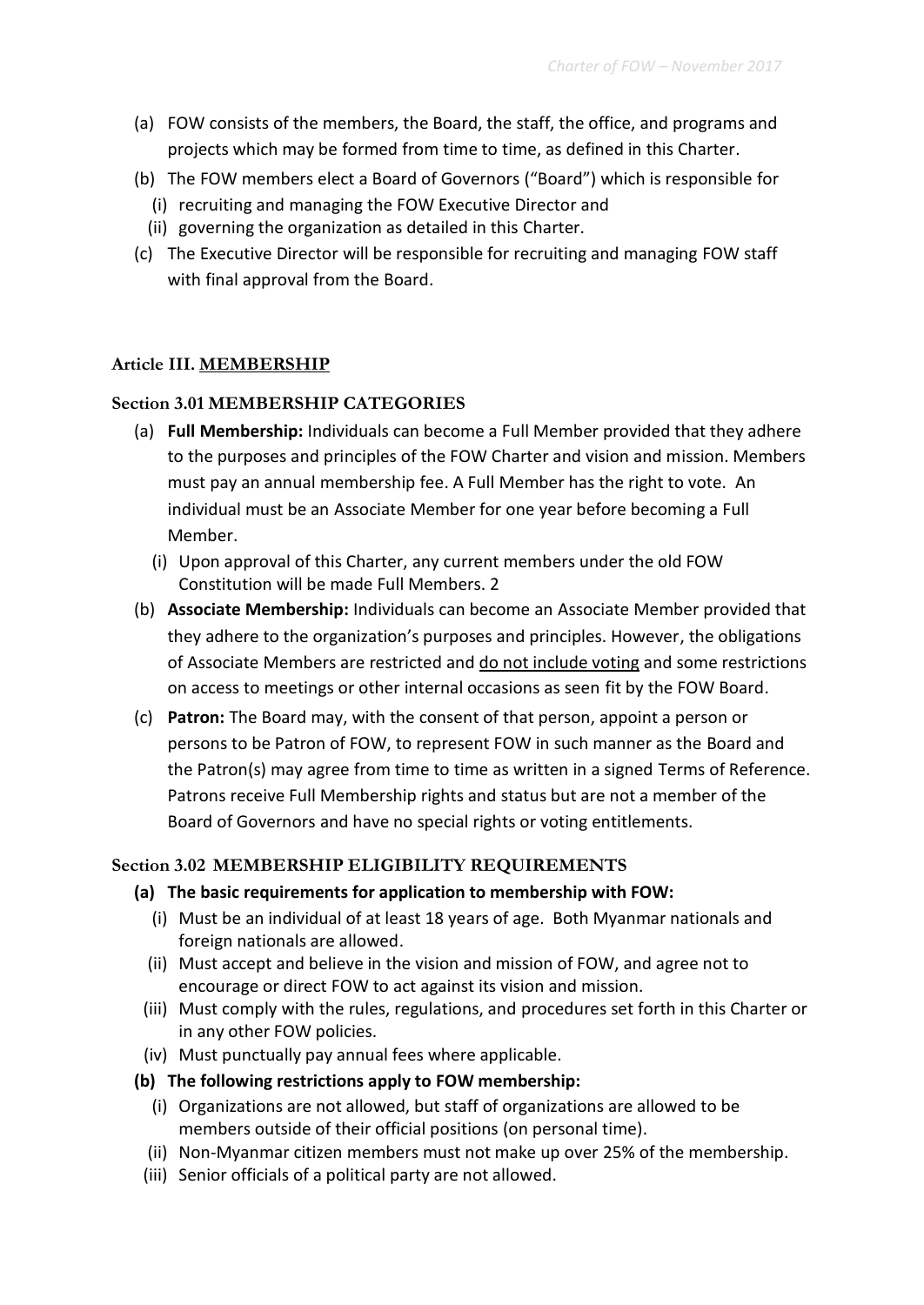- (iv) Government staff are allowed to be members only outside of the official position or duties (on personal time).
- (v) Members cannot be imprisoned under criminal law.

# **Section 3.03FEES**

(a) The Board of Governors may levy annual membership fees with approval from the members at an Annual General Meeting. Fees may be waived by the in cases of genuine hardship. Where membership fees are waived for any particular member or members, all members must be notified.

# **Section 3.04PROCEDURE FOR MEMBERSHIP APPLICATION**

- (a) The individual applying for full or associate membership must submit an application to a FOW office. The application form will be developed and adapted from time to time by the Board.
- (b) Upon receipt of the application, the Executive Director shall bring the application for membership to the next meeting of the Board.
- (c) The Board shall admit the individual to membership if, in the opinion of the Board the individual meets the membership criteria. The applicant will first be granted Associate Member status until 1 full year has passed. After 1 year, at the next Board meeting, Full Member status will be granted or declined by the governance board.
- (d) After joining FOW, an individual must inform FOW in writing, and provide the necessary documentation, about any change which may affect their continued eligibility to fulfil their current member status.
- (e) The Board can raise questions on or review a membership status on the basis of information provided by the individual or on the basis of any other information it obtains.
- (f) The Board must inform the membership of any changes in the membership of FOW at regular intervals and at least at every member meeting.

# **Section 3.05DISCONTINUATION OF MEMBERSHIP**

- (a) Membership shall be discontinued under the following circumstances:
	- (i) The member submits a letter to the Board advising of their intention to withdraw from membership.
	- (ii) The Board informs the member in writing that, in the view of the Board, the member no longer meets the eligibility criteria as stated in this Charter, or has activities and/or objectives that are not in accordance with the vision, mission or values of FOW.
	- (iii) If the Board receives a letter of appeal from an individual that has been removed from membership, the matter must be taken to the next member meeting to be decided by a two-thirds majority vote in a secret ballot of the Full Members.

# **Section 3.06MEMBER MEETINGS**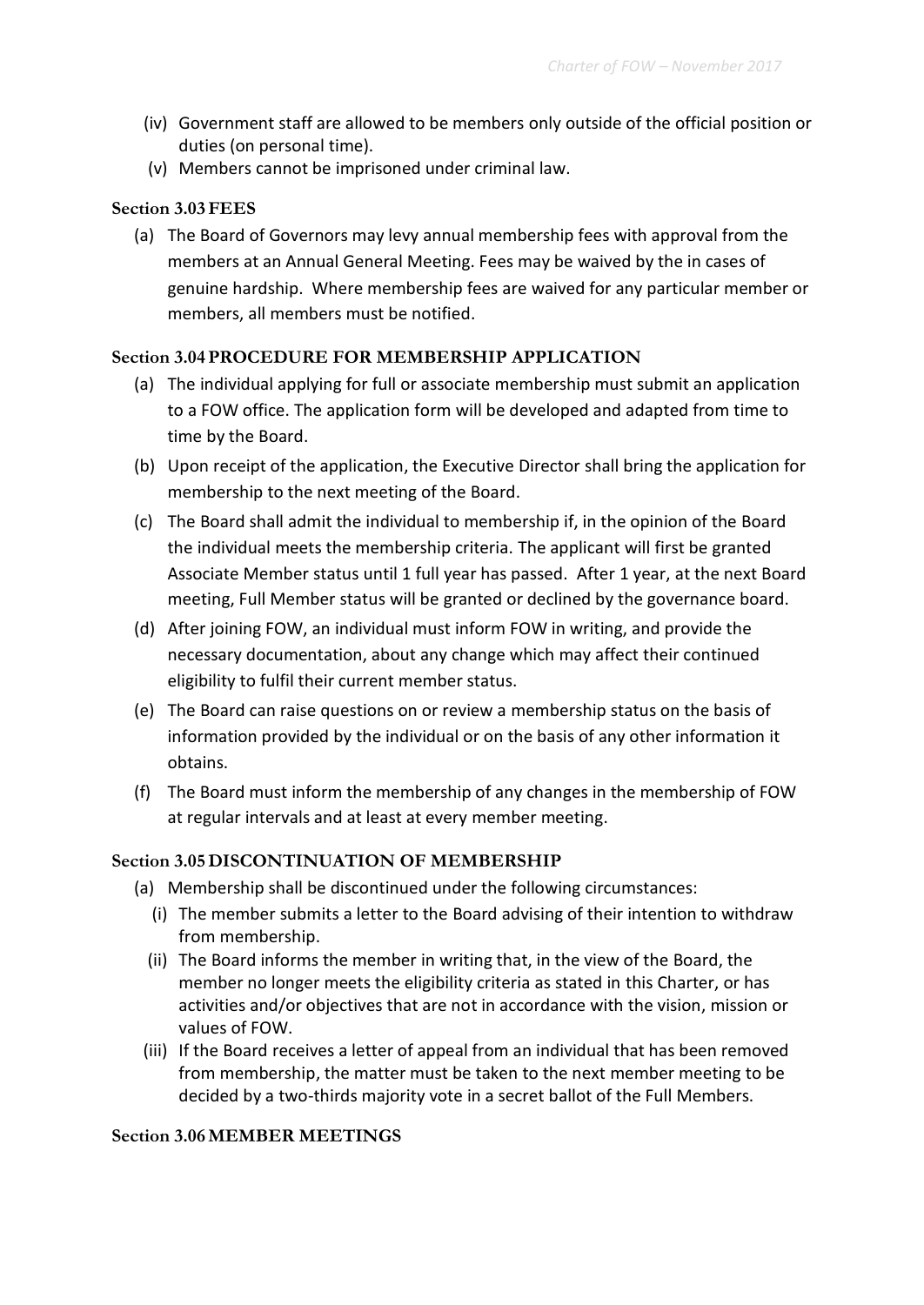#### **(a) Convening member meetings**

- (i) Member meetings are open to all members of FOW. The Board may also choose to invite or exclude additional persons as observers, advisors or speakers.
- (ii) The primary language of FOW meetings and business will be conducted in Myanmar. Translation will be provided during meetings by FOW to ensure inclusivity where needed. Usually minutes will be done in English as well as in Myanmar to meet necessary stakeholder requirements.
- (iii) The Board shall call an Annual General Meeting every year, during which the Annual Report and Financial Statement will be presented, and election of any new Board members will take place.
- (iv) Specially-convened member meetings may also be called through the following procedures:
	- 1) The Board may call for additional member meetings to address urgent or critical issues.
	- 2) Full Members may call a special meeting by submitting to the Chairperson of the Board a written request signed by at least 25% of all members. In this case, a meeting shall be held within one month.
	- 3) All meetings shall be convened with a minimum of two weeks written notice to members.
- (b) The Presiding Officer of the meeting is appointed by the Board. He/she is responsible to ensure that there is a process to determine whether the required quorum exists, that each member votes only once on each motion, and that the meeting has minutes recorded.
- (c) Members should submit to the Board or Executive Director any issue they wish to be placed on the agenda at least one week before the member meeting. If the request has been seconded (supported) by another member the Board must put the issue on the agenda.
- (d) The agenda of the member meeting must be circulated to all members at least one week before the meeting.

# **Section 3.07QUORUM AT MEMBER MEETINGS**

- (a) The minimum number of members needed for the meeting proceedings to be valid (a quorum) is attained by attendance of over 30% of all members at a meeting.
- (b) A quorum may be achieved by including proxies, postal votes, electronic (email or other messaging service) votes, participation by phone, or participation by video conferencing.
- (c) When a quorum is not achieved at a meeting, the Presiding Officer of the meeting will defer the meeting and those in attendance will select a new date for a meeting to be held.

# **Section 3.08VOTING AT MEMBER MEETINGS**

(i) The Presiding Officer of the meeting will facilitate thorough discussion on all issues brought to the meeting for decision (voting) in order to help build consensus where possible.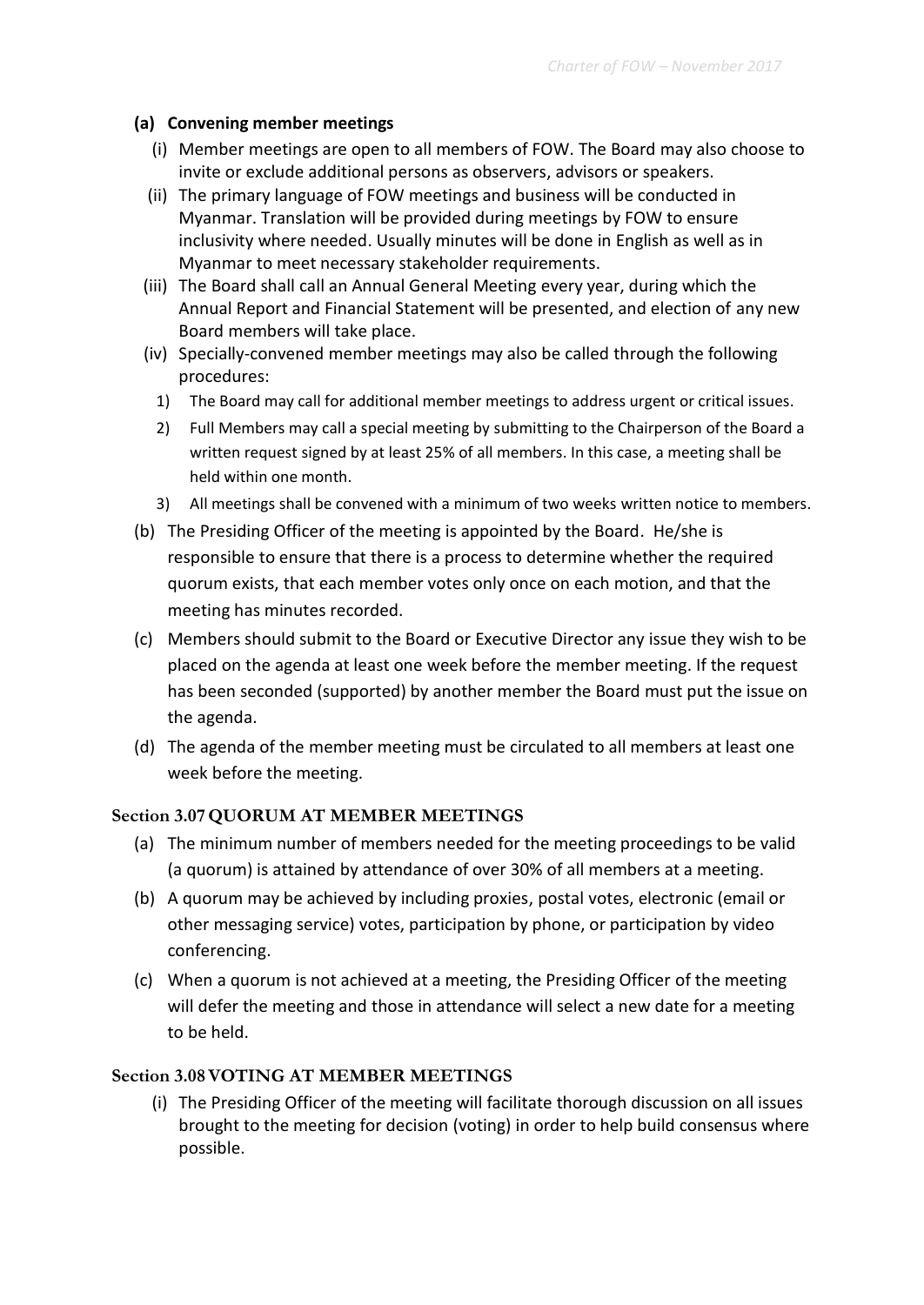- (ii) Discussion and voting on issues already on the agenda should be initiated by the Presiding Officer of the meeting.
- (iii) Voting on issues not already on the agenda may be initiated by a member making a motion and a second member seconding (supporting) the motion. If there is insufficient time to discuss and vote on the issue, the Presiding Officer may defer the discussion and voting to the next member meeting.
- (iv) All issues for vote must be recorded in writing before a vote is taken.
- (v) Votes on membership and the election of persons to committees or the Board will be by held by confidential written ballots.
- (vi) All other votes will be by show of hands unless there is request for a written ballot.
- (vii) Where provision for a postal/email vote has been arranged an individual's vote may be submitted by proxy, postal vote, electronic (email or other messaging service) vote, vote by phone, or vote by video conferencing.
- (viii) Voting on an issue may be deferred (by vote) to a time when more members can vote, including by the methods mentioned in Section 3.08(vii).
- (ix) The votes required for a motion to be passed are as follows:
	- 1) Motions to amend the Charter require a vote of two thirds of all members present at a meeting for which a quorum exists;
	- 2) Election to the Board requires the candidate(s) to receive the highest number of votes in a meeting for which a quorum exists, while ensuring that there are at least two women on the board;
	- 3) All other motions shall be carried by a vote of fifty percent (50%) plus one of all members present at a meeting for which a quorum exists.
- (x) Further details on the procedures Board elections are given in Section 5.4 below.
- (xi) While a FOW vote shall not be binding on individual members, the Board and FOW staff shall be bound by the decisions.

# **Article IV. RIGHT TO INFORMATION AND DOCUMENT RETENTION**

#### **Section 4.01 Right to Information**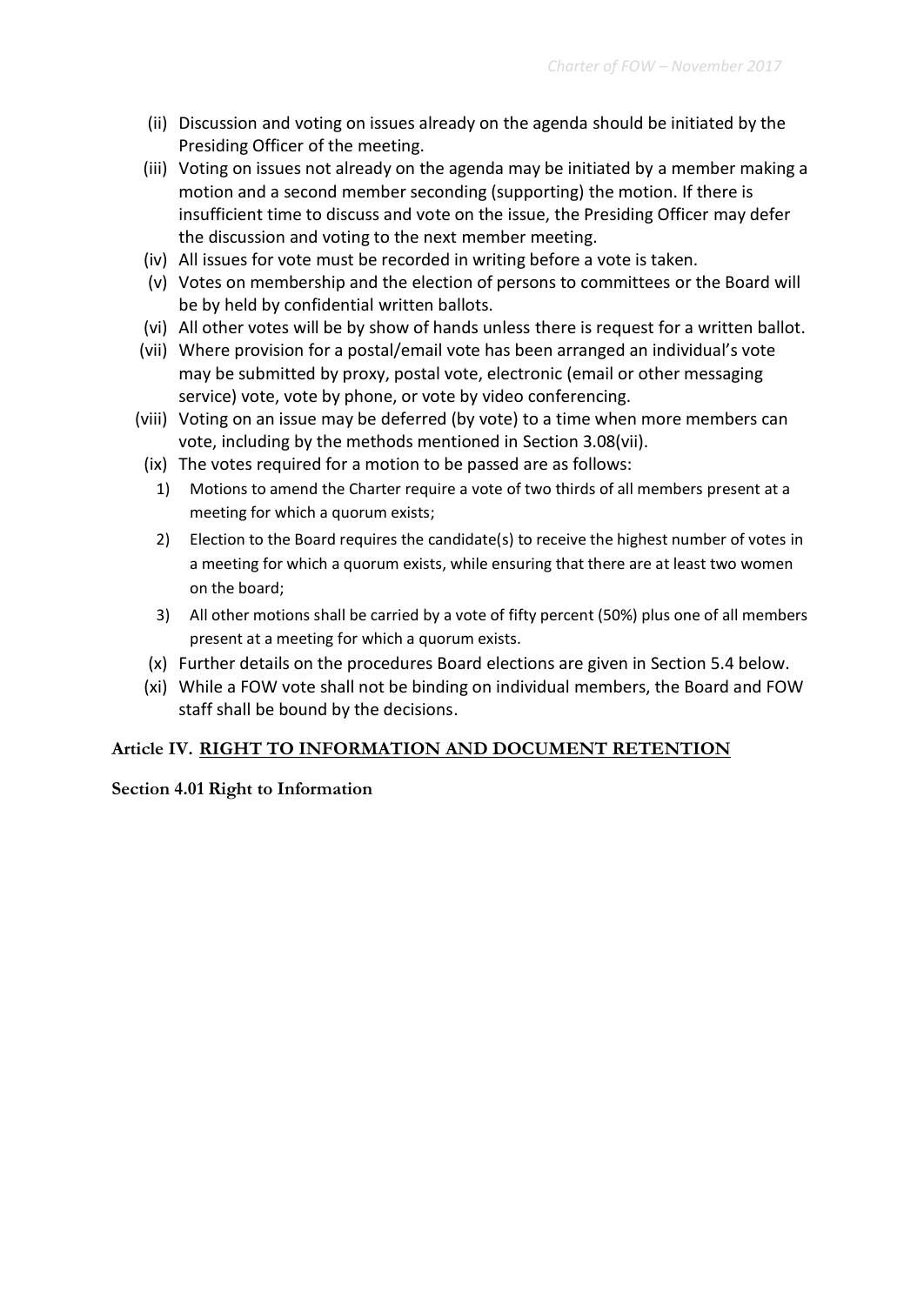- (a) The following documents must be kept at the FOW head office and be made available for inspection by members during ordinary business hours. Documents can be provided in soft copy or in hard copy. Hard copy may require payment of a reasonable fee set by the Board. A member must be given a copy of any page or pages that they request of the following documents:
	- 1) Charter (this document)
	- 2) Legal registration document
	- 3) Official list of members
	- 4) Minutes of Board meetings
	- 5) Annual reports
	- 6) Accountant's and auditor's reports
	- 7) Budgets
	- 8) Fixed assets documentation
	- 9) Policies and other like documents, and
	- 10) Any other documents the Board determines, from time to time.

#### **Section 4.02 Document Retention**

- (a) The Board may vote to destroy any of the documents listed in Section 4.01 that have reached seven years of age, except for the following documents that may not be destroyed:
	- 1) This Charter
	- 2) Official list of members
	- 3) Minutes of Board meetings
	- 4) Legal registration document
	- 5) Audit reports
	- 6) Fixed assets documentation

#### **Article V. THE BOARD OF GOVERNORS**

# **Section 5.01 ROLE OF THE BOARD OF GOVERNORS**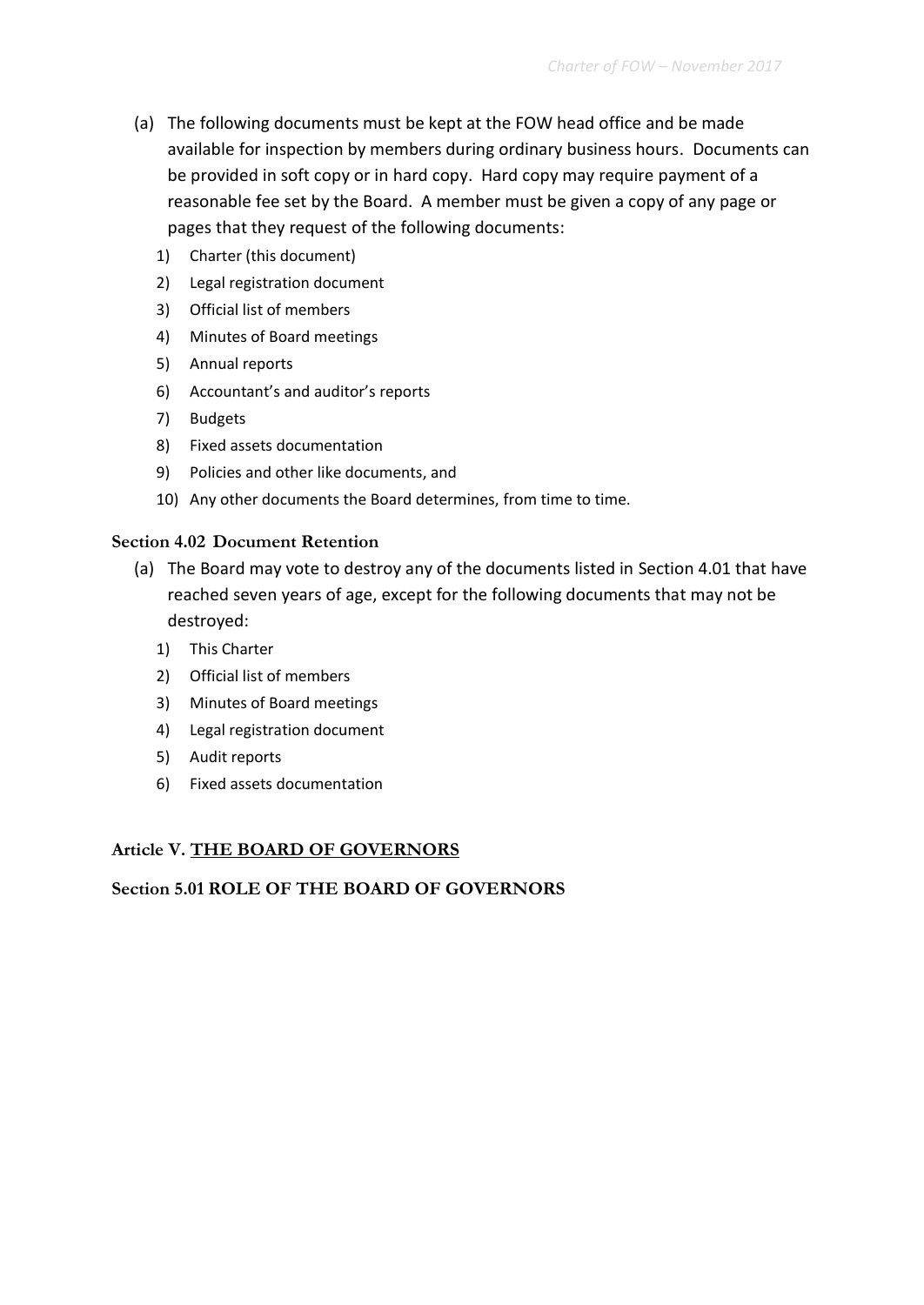- (a) The Board acts as the governing body of FOW
- (b) The Board devises a broad framework for FOW governance, policies and actions consistent with FOW's vision, mission and values.
- (c) The Board guides and advises the Executive Director on governance, policy developments and actions.
- (d) The Board ensures that all actions taken on behalf of FOW, by either the Executive Director, the Board members or FOW staff, fall within the mandate given by the members and are in compliance with FOW's vision, mission, policies, guidelines and this Charter.
- (e) The Board is at all times accountable to the FOW membership.

# **Section 5.02 : TASKS OF THE GOVERNANCE BOARD**

# **(a) Ensure that all FOW activities work toward the mission and vision.**

- (i) Approve the formation of projects operating under the name of FOW.
- (ii) Approve the policies and procedures of FOW.

# **(b) Select, support and evaluate the Executive Director**

- (i) Recruit and execute a contract of employment with the Executive Director and supervise all tasks specifically allocated to the Executive Director.
- (ii) Terminate the contract of the Executive Director, if he/she fails to fulfil the requirements of the contract, in accordance with the contract conditions and the personnel policy of FOW.

# **(c) Ensure effective planning**

- (i) Develop the long-term strategy of FOW, guided by the organization's vision and mission, and ensure that FOW follows this strategy.
- (ii) Review and make recommendations regarding the activity plans formulated by FOW staff.

# **(d) Monitor and strengthen the work of FOW**

- (i) Discuss, examine and make recommendations to the members on actions proposed by the Executive Director and the FOW staff.
- (ii) Authorize, supervise, and/or contract external evaluations or audits of the organization or any of the components of its operation as needed.
- (iii) Make decisions regarding the management structure of FOW.

# **(e) Ensure adequate financial resources and oversight**

- (i) Monitor the financial affairs of FOW to ensure viability and accountability.
- (ii) Approve financial reports after approval by the Executive Director.
- (iii) Approve any funding proposals.
- (iv) Approve the annual budget and subsequent budget revisions, in accordance with the mandate given by the members, the requirements of donors, and acceptable standards of good financial and project management

# (f) **Represent and liaise with the members**

- (i) Approve new applications for membership to FOW.
- (ii) Represent FOW in person or in writing, with the expressed approval of the Board as a whole and, when appropriate, of the members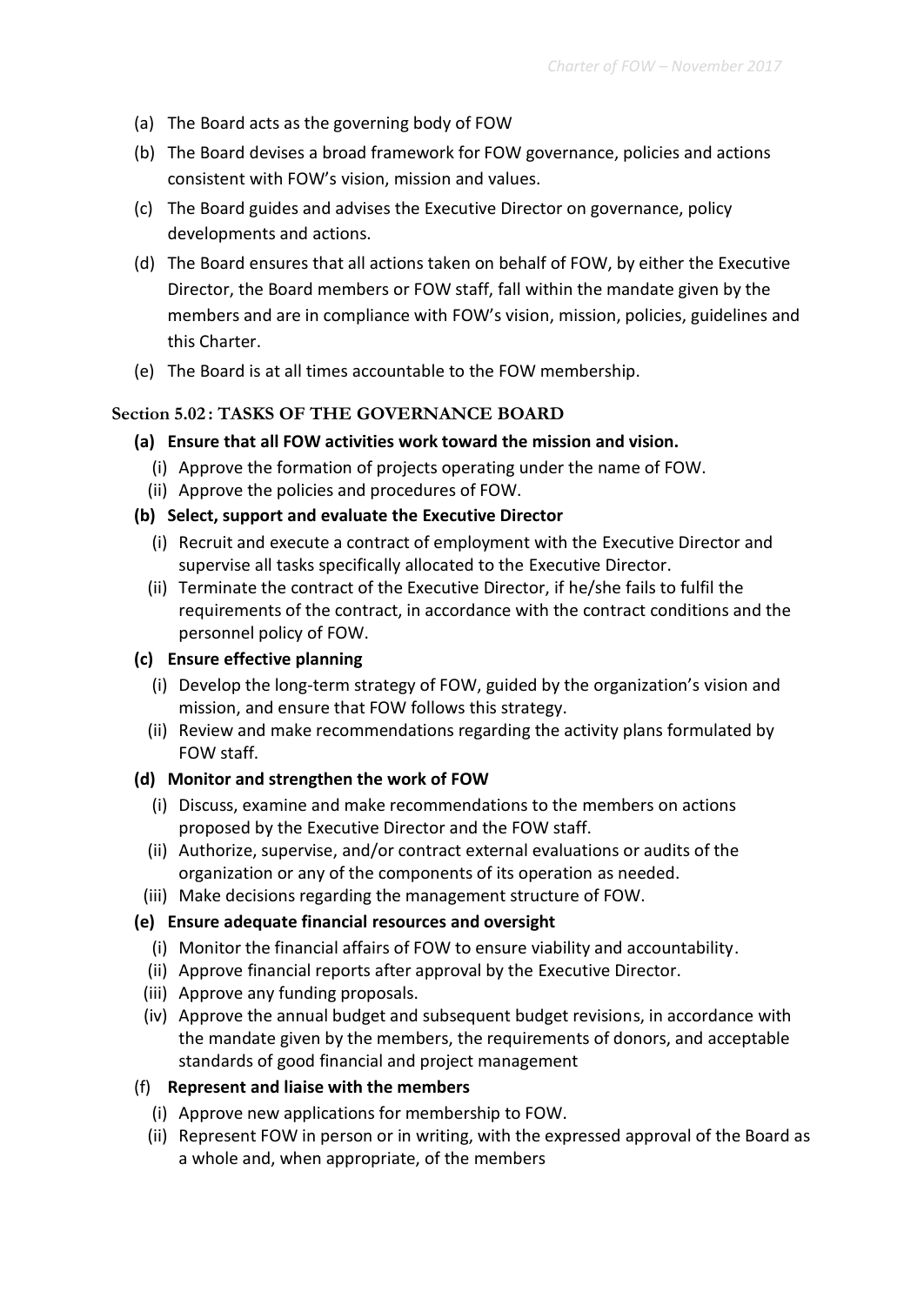- (iii) Plan, attend and lead the Annual General Meeting at which the Annual Report and audited accounts are presented.
- (iv) Represent the views of the Board to the members.

#### **(g) Ensure legal and ethical integrity**

- (i) Ensure that Board and staff activities are undertaken with honesty, and are ethical and lawful.
- (ii) Uphold this Charter and see that the Executive Director ensures all staff uphold this Charter.
- (iii) Where it is deemed that this Charter does not specifically cover or define an action or clause then the *spirit or intent* of the Charter or clause should be used to make decisions.

#### (h) **Ensure FOW follows common good governance principles of being**:

- (i) Accountable: FOW has an obligation to report, explain and be answerable for the decisions, and consequences of decisions.
- (ii) Compliant with laws, contracts, and agreements: Decisions must comply with relevant legislation, common law, international law, contracts, agreements and this Charter.
- (iii) Transparent and Responsive: FOW should have clear, understandable, open, and well-reasoned decision-making processes that meet the need of stakeholders whenever possible.
- (iv) Effective and efficient: FOW should make the best use of the available people, resources and time to ensure the best possible results while complying with all regulations.
- (v) Participatory, equitable, and inclusive: FOW should strive to ensure that anyone affected by or interested in a decision should have the opportunity to participate in the process for making that decision.

# **Section 5.03 DUTIES OF INDIVIDUAL MEMBERS OF THE BOARD OF GOVERNORS**

# (a) **Duties of all Board members**

- (i) All Board members, when acting in their official capacity, must act in the interests of FOW, at the expense of any other loyalties they may have.
- (ii) Meet regularly, normally once every three months, to attend to FOW governance board issues and other meetings as circumstances require.
- (iii) The Board members elect from among themselves a Chairperson, a Treasurer, and a Secretary by secret ballot.

#### **(b) Duties of the Chairperson:**

- (i) Facilitate and lead the governance board meetings
- (ii) In discussion with the Executive Director and Secretary, ensure that each meeting has an agenda
- (iii) Acts as the primary point of contact for issues from the Executive Director.
- (iv) Ensures that the Board properly supervises and periodically evaluates the work of the Executive Director
- (v) Signs documents on behalf of the Board.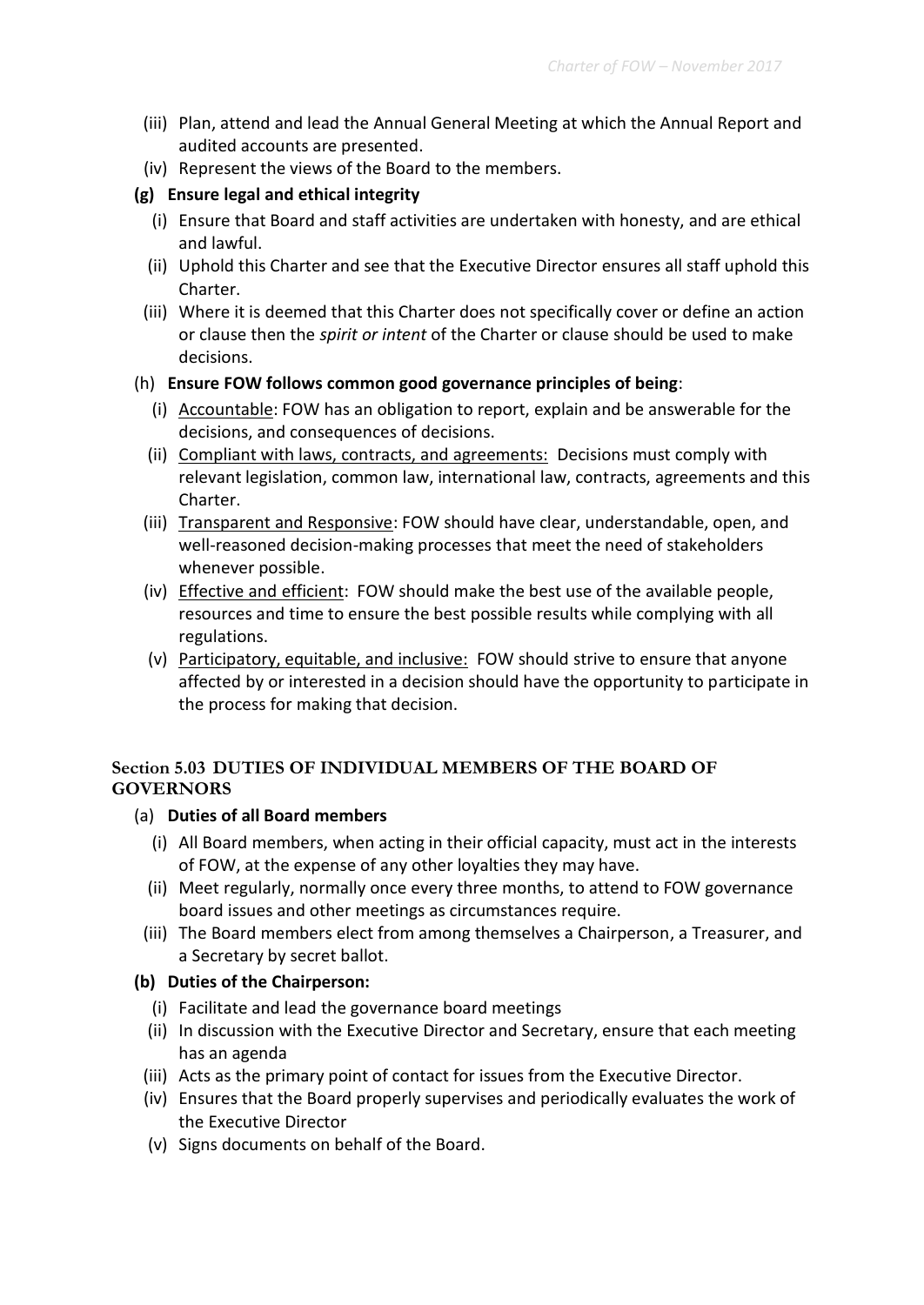- (vi) Ensures FOW follows the vision, mission, this Charter and any guidelines and policies of FOW
- (vii) Ensures FOW follows the principles of good governance

#### **(c) Duties of the Treasurer:**

- (i) Oversee that financial best-practices as followed
- 1) Request regular financial reports from the Executive Director;
- 2) Co-sign budgets, budget revisions and the annual financial statement, together with the Executive Director.
- 3) Ensure an annual audit is completed
- (ii) Keep the board up-to-date on financial affairs and ensure they are properly discussed at Board meetings.
- (iii) The Treasurer shall have signing authority for financial transactions within limits set by the approved budget and current Financial Policy.

#### **(d) Duties of the Secretary**

- (i) Ensure that the records of the organisation are maintained, organized, and available for inspection
- (ii) Document Board meetings (ensure meeting minutes are taken and approved) and ensure that all Board members have the documents needed to make decisions and run effectively.
- (iii) Act as the administrative point of contact and assist with meeting scheduling and communication.

# **Section 5.04 ELECTION PROCEDURES FOR THE GOVERNANCE BOARD**

- (a) Members of the Board are elected by the Full Members of FOW for a 2-year term and maximum of 2 terms.
	- (i) In the case of the first Board of Governors elected after this Charter is approved, the Board members elected as Chairperson, Secretary, and Treasurer can serve one 3-year term, so that in subsequent years no more than 3 members are usually up for election each year.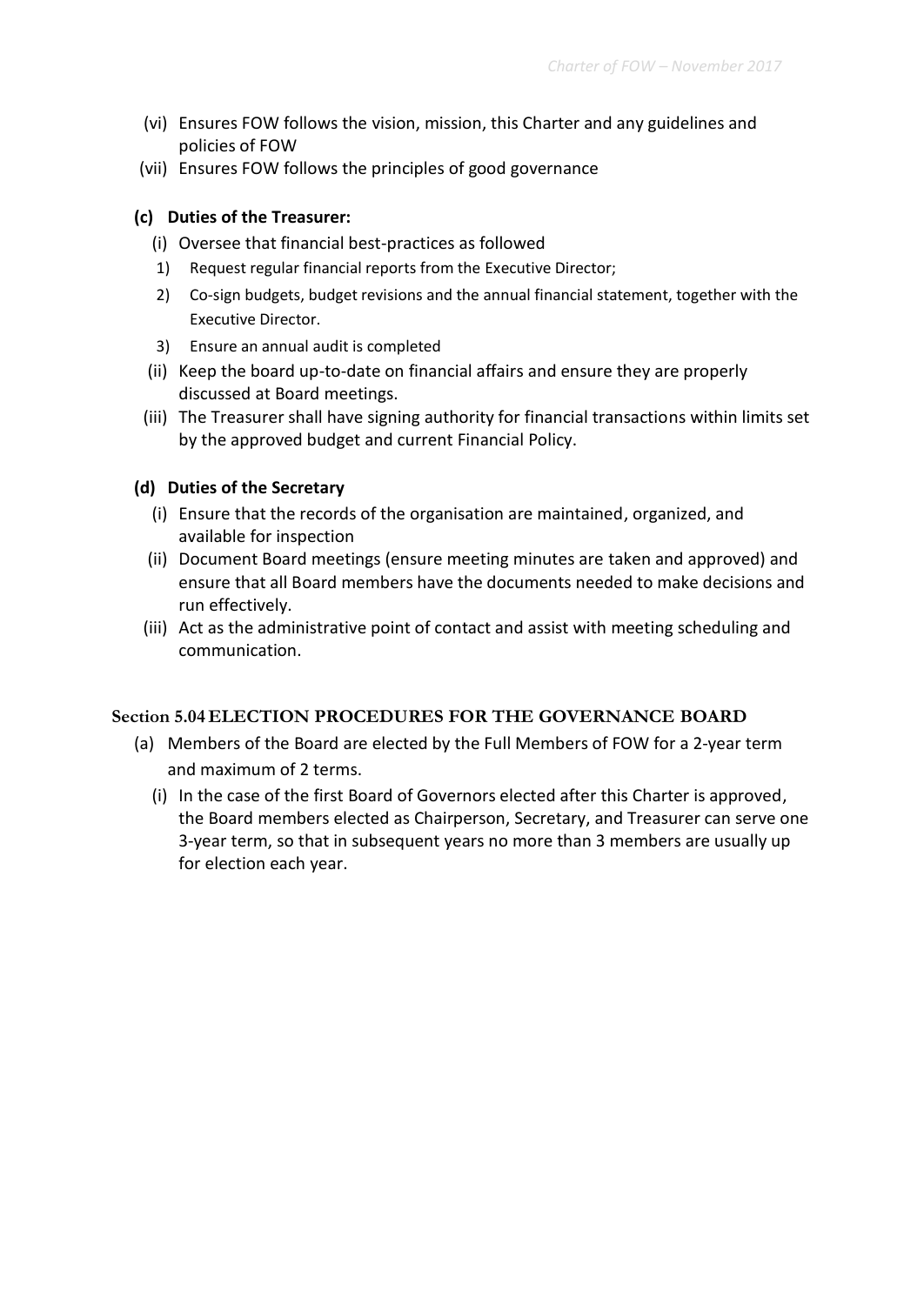- (b) Members of the Board can be Full or Associate Members.
- (c) The Board shall contain five (5) members, with at least two women.
- (d) Elections are held at the Annual General Meeting. Additional elections may be held at other member meetings, as required.
- (e) Nominations are requested from Full Members at least one month before the date of the election. Only one nomination per person is allowed. A form for nominations shall be provided and must be completed; the nominee must agree to their nomination in writing.
- (f) A ballot sheet shall be made which lists the names of all accepted nominations.
- (g) A postal/electronic ballot is distributed at least two weeks before an election, so that members that cannot attend the meeting are able to submit their vote. For voting by electronic messaging, a scan or photo of a signed ballot paper is required.
- (h) At the meeting where the election is held, the designated election officer will ensure that each Full Member has made only one vote.
- (i) The voters are asked to select the names on the ballot for whom they wish to vote. To be valid, the number of selected names on a ballot paper must not exceed the number of Board positions vacant (maximum 5).
- (j) Where there is a tied vote for the final position in the Board, the candidate will be selected in favour of gender balance. Where the tied candidates are of the same gender, a re-vote involving only the tied candidates will be held.

# **Section 5.05OPERATING PROCEDURES OF THE BOARD**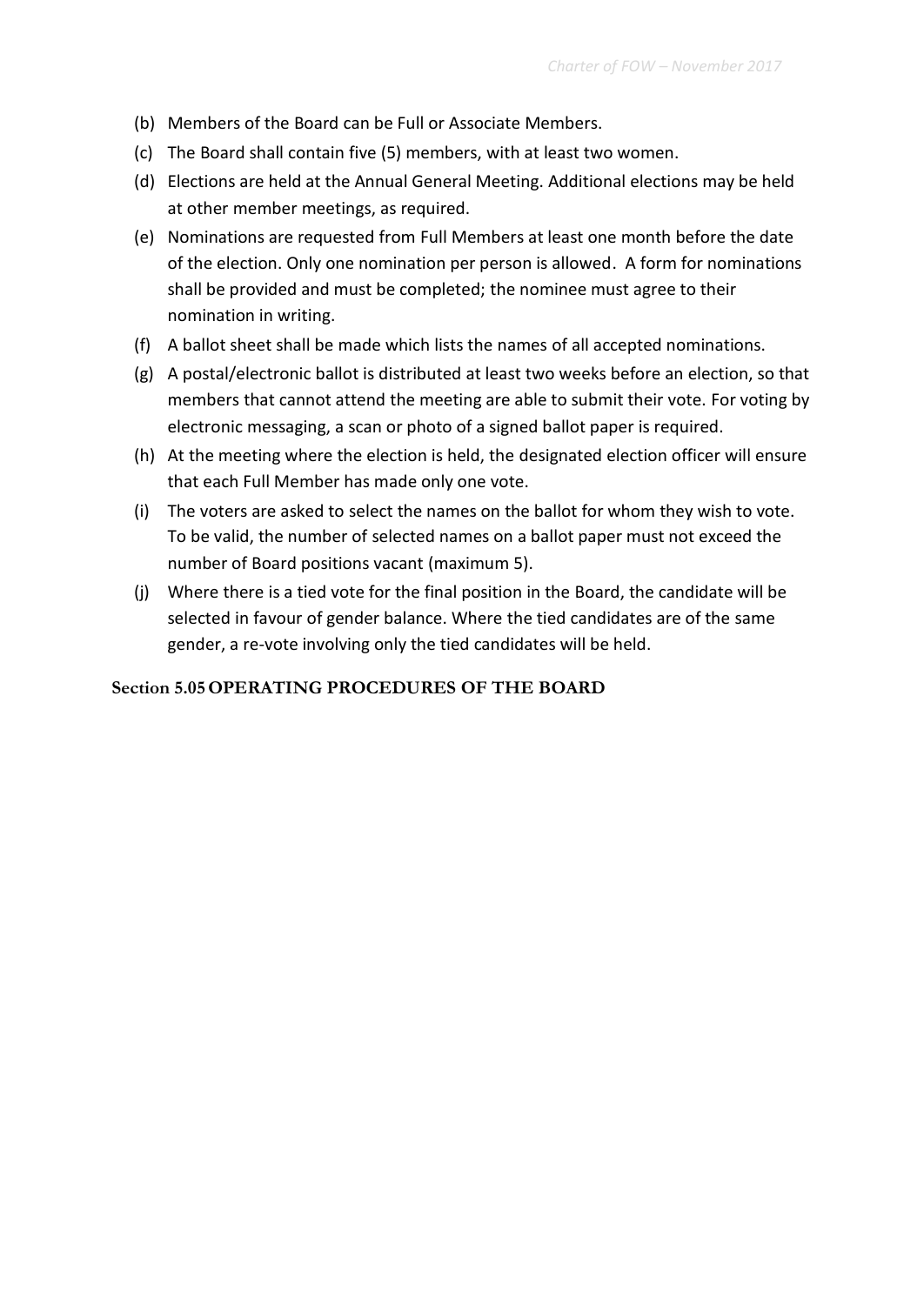- (a) At its first meeting following the Annual General Meeting, the Board shall agree on operating procedures for their meetings which are consistent with the principles of this Charter.
- (b) The schedule for all meetings of the Board shall sent out to all members and staff by email.
- (c) Any individual may communicate, at any time, with the Board to raise a matter of concern. Such concerns will be raised at the next Board meeting.
- (d) A quorum at a Board meeting exists if three or more of the members are present. Phone or video conference attendance is acceptable.
- (e) Where possible, decisions of the Board shall be made by consensus. Where consensus is not possible, a decision is made by a vote in which at least a majority of those present are in agreement. If there is a split vote, the chairperson of the Board has the right to make the final decision or delay the decision to a later meeting.
- (f) Decisions shall be made with the entire group at meetings, not through individual consultation; this is to foster discussion, the hearing of different viewpoints, professional execution of FOW business, and the accountability of members of the Board to attend meetings.
- (g) Any single member of the Board can call for a decision to be made by a mandatory secret ballot.
- (h) On matters of personnel and other concerns of a sensitive nature, the Board may vote to go into closed-door session.
- (i) Dealing with conflict of interest: Upon a motion being carried, the Board may exclude any Board member from being involved in the consideration of, and voting on, a motion in which he/she has a financial, personal or official interest that the Board deems inappropriate. Board members have a duty to inform the Board of any conflict of interest that a reasonable person would expect the Board would want to know about. A Board member may decide to exclude themselves. The Secretary will note the exclusion in the minutes and have it endorsed by the Board member concerned.
- (j) No payment will be made to any Board member other than the payment of reimbursement of fair and reasonable travel expenses to attend Board meetings and other official duties.

**Section 5.06MEETING RECORDS AND ATTENDANCE**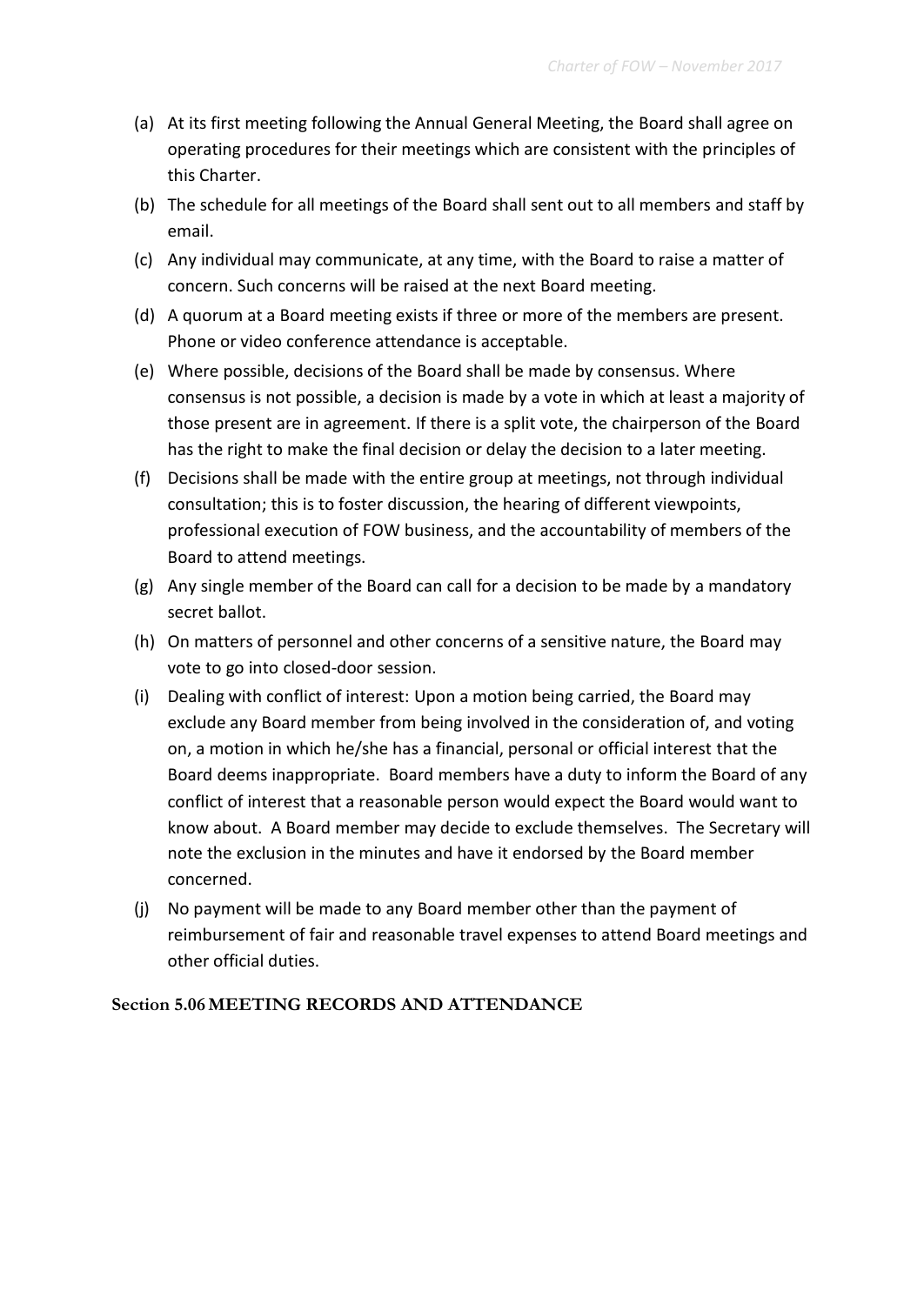- (a) Minutes of Board meetings shall be available to the FOW members for inspection; however, minutes of closed-door sessions shall not be available to the FOW members unless expressly authorized by a unanimous vote of the Board.
- (b) Minutes, including attendance, of all meetings of the Board shall be kept by the Executive Director with the oversight of the Board Secretary. The Board Secretary will keep the minutes of any closed-door session when the Executive Director is not present.
- (c) While committed to transparency and openness, the members of the Board shall observe confidentiality as necessary, in order to preserve the integrity of FOW, the security of individuals and the interests of FOW members.

# **Section 5.07REMOVAL OF BOARD MEMBERS**

- (a) The Board as a whole shall be removed if a decision passed by a 2/3 majority of the FOW members present at a member meeting for which a quorum exist. This will result in the Board being dissolved and new elections being held.
- (b) Individual members of the Board shall be removed upon the following:
	- (i) A Board member submits their resignation in writing
	- (ii) Expiration of the term of appointment
	- (iii) FOW members decide to retire a Board member. This can be passed by a 2/3 majority of the FOW members present at a member meeting for which a quorum exists.
	- (iv) A Board member is absent for 3 consecutive Board meetings or is absent from 50% or more Board meetings without official request and approval by the Board during a twelve-month period, unless otherwise agreed by a valid vote of the Board.
- (c) If they have served 2 consecutive terms. Then they must wait 1 year before running for election to serve on the Board again
- (d) In the case of removal of a Board member, the position will be offered to the next eligible highest vote winner in the previous election of Board members. If that is not possible, the next member meeting will elect a person to the vacant position.

# **Article VI. EXECUTIVE DIRECTOR**

# **Section 6.01 The role and tasks of the Executive Director within the Board of Governors**

- (a) The Executive Director is a non-voting, ex-officio member of the Board.
- (b) The Executive Director, in discussion with the Chairperson and Secretary prepares the meetings of the Board, including the agenda.
- (c) The Executive Director will solicit the views of the Board on all policy matters and ensure that activities undertaken by FOW are in line with approved planning documents and decisions of the Board.

# **Section 6.02 Tasks and responsibilities of the Executive Director in managing FOW operations**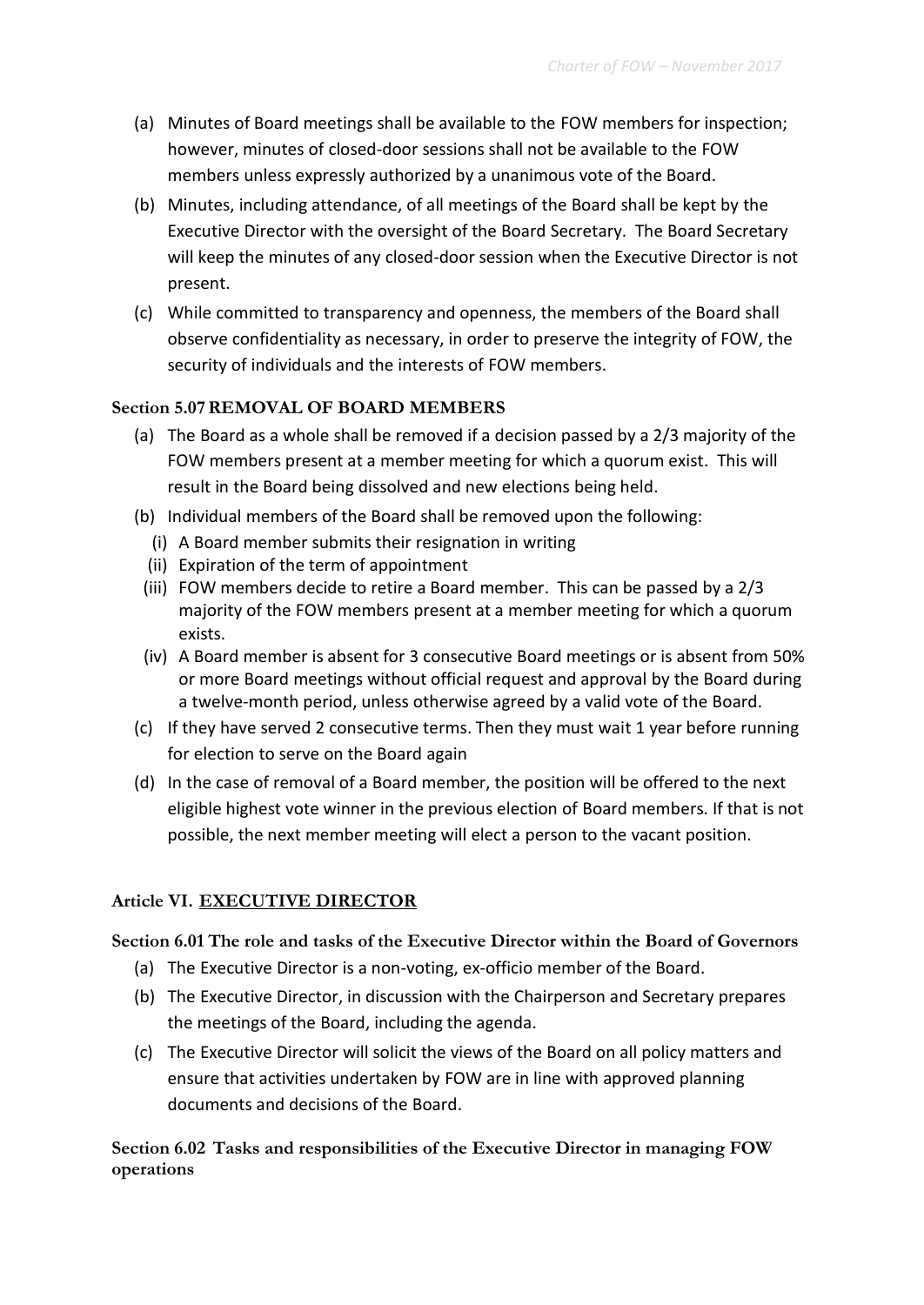- (a) The Executive Director shall perform duties under the supervision of the Board, in accordance with a job description prepared by the Board and the Executive Director.
- (b) Tasks and responsibilities of the Executive Director may include:
	- (i) Manage Programs: To ensure the smooth execution of FOW's programs.
	- (ii) Administration and Finance: To ensure the proper accounting and management of FOW's programs.
	- (iii) Representation: To speak on behalf of FOW, its members, projects and networks;
	- (iv) Networking: To maintain contact with a wide range of organizations, groups and individuals.
	- (v) Fundraising: To raise sufficient funds for FOW's programs.
	- (vi) Human Resource Management: Recruit, employ and dismiss staff and contractors of FOW, in consultation with the Board. The Executive Director must also ensure the proper management of staff of FOW in compliance with Myanmar labour law.
- (vii) Reporting: The Executive Director is required to provide narrative reports to the Board at least on a quarterly basis or through any other method approved by the Board.

#### **Article VII. FINANCE**

#### **Section 7.01 BUDGET**

- (a) The fiscal year of FOW is from 01 September to 31 August.
- (b) The annual budget shall be prepared by FOW Executive Director and staff with the oversight of the Treasurer, for presentation to the Board.
- (c) All funds coming to FOW will first be deposited into one or more FOW registered bank accounts. At least two registered signatories are required as per FOW finance policy and bank requirements.

#### **Section 7.02FUNDRAISING**

- (a) All fundraising activities are to be approved by the Board.
- (b) The acceptance of grants or donations, whether in cash or in-kind, shall be subject to guidelines prepared by the Board. The Board has the right to not accept any grant or donation from any source which it feels is inappropriate to the vision, mission and reputation of FOW.
- (c) Grants or donations shall not be accepted from a political party.

#### **Section 7.03FINANCIAL REPORTS**

(a) Quarterly financial reports will be provided to the Board for approval. Copies will be provided to any member upon written request to the Board or Executive Director.

#### **Section 7.04FINANCIAL ACCOUNTS AND AUDIT**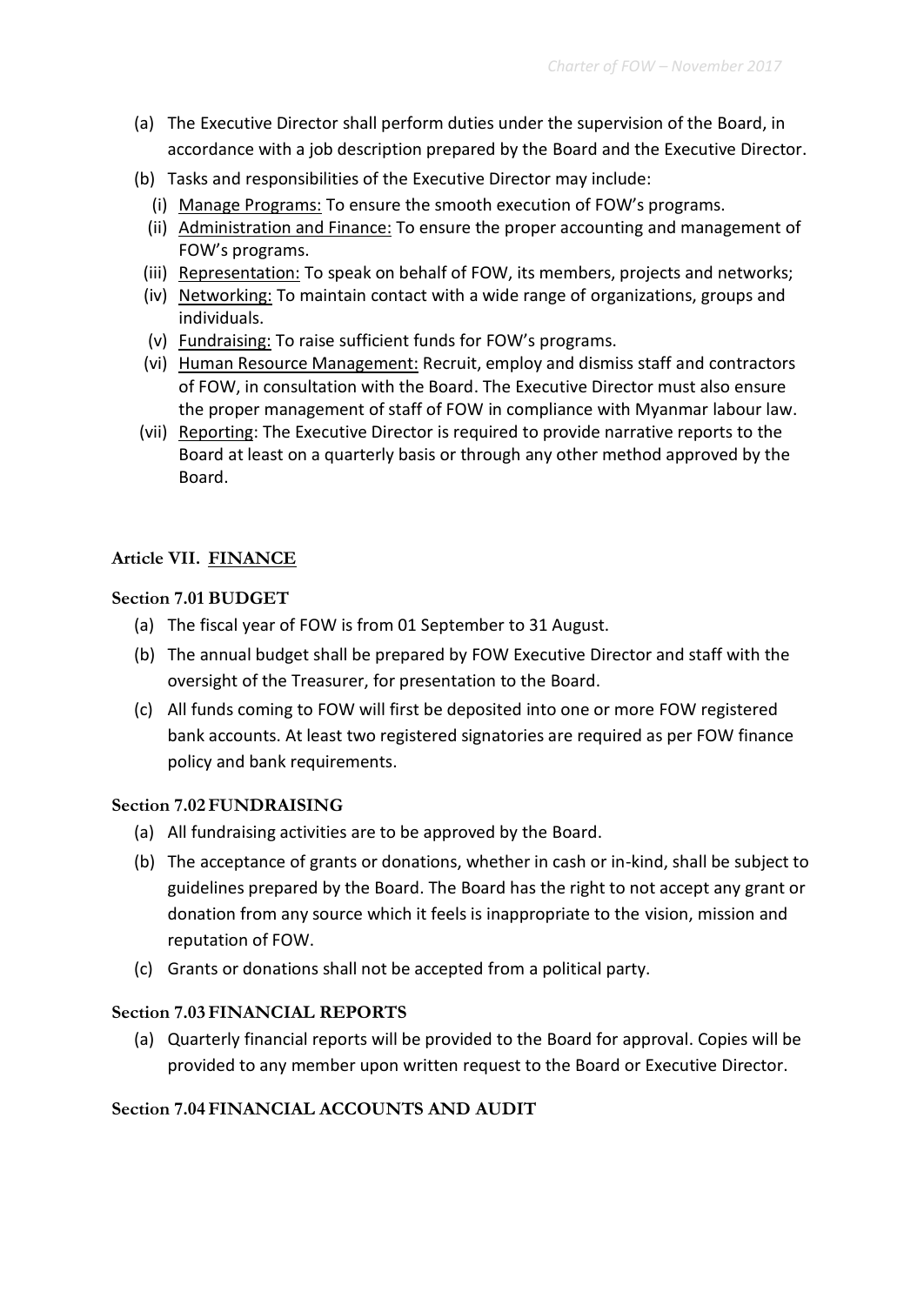- (a) The Executive Director is responsible for ensuring proper financial accounts are maintained and arranging an annual yearly audit of FOW accounts, with the oversight of the Treasurer. The auditor will be recommended to the Board by the Executive Director for approval. The Audit Report and Management Letter shall be submitted to the Board for discussion and follow-up action, and will be provided to any member on request.
- (b) The Board and FOW Executive Director shall have signing authority for financial transactions within limits set by the approved budget and current Financial Policy. The Board must record which Board members have signing authority.

# **Article VIII.AMENDMENT OR DISSOLUTION**

#### **Section 8.01 CHARTER AMENDMENTS**

- (a) Proposed amendments to the Charter will be presented to the FOW members through the Board following: a) recommendation by the Board; or b) receipt of the text for a proposed change accompanied by signatures representing 10% of Full Members.
- (b) Proposed amendments to the Charter must be submitted to the Board at least fifteen (15) days prior to a member meeting for review and distribution.
- (c) The proposed amendments will be presented for discussion and consideration at the member meeting. A vote will be held through a confidential written ballot.
- (d) The Charter shall be adopted and may be amended with the agreement of at least a two-thirds majority vote at a member meeting at which a quorum exists.

#### **Section 8.02ORDINARY DISSOLUTION**